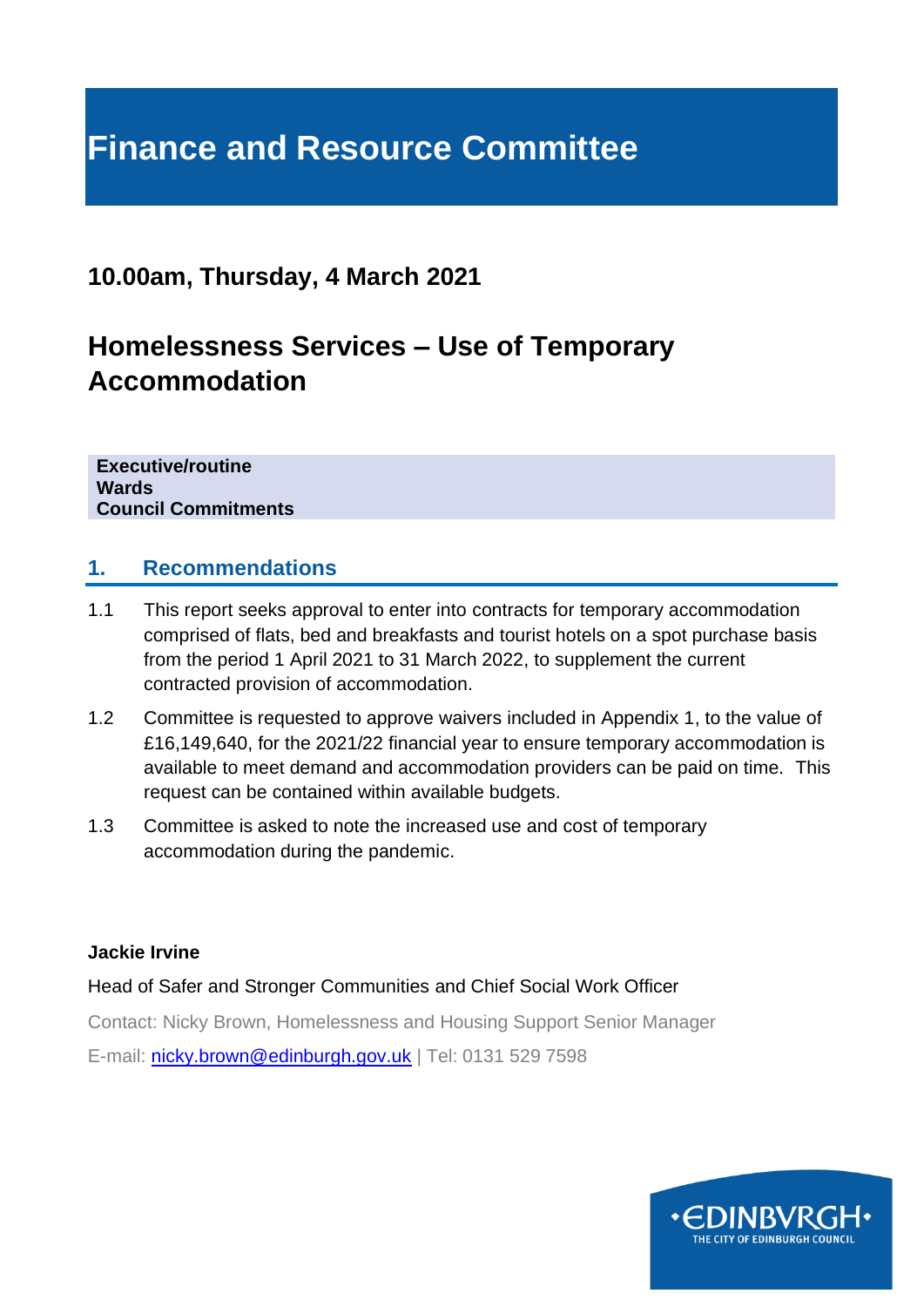**Report**

# **Homelessness Services – Use of Temporary Accommodation**

#### **2. Executive Summary**

- 2.1 During the Covid-19 pandemic, the Council has used significantly more temporary accommodation in order to support vulnerable people and ensure the spread of the virus is minimised amongst the homeless population.
- 2.2 This has meant securing a significant number of additional contracted and off contract temporary accommodation.
- 2.3 Additional funding of £10m has been provided through the 2021/22 budget process to recognise that increased demand will continue throughout this financial year.

#### **3. Background**

- 3.1 Since the beginning of lockdown restrictions, the Council has been required to secure additional temporary accommodation to meet public health objectives and manage a lack of throughput into all forms of settled accommodation, to fulfil its statutory duties to homeless people
- 3.2 Due to the ongoing restrictions, and the time it will take for services to return to normal when restrictions are eased, the service expects to continue to require additional temporary accommodation throughout 2021/22.

#### **4. Main report**

- 4.1 During the period of Covid-19 restrictions, the Council has secured access to a significant number of additional temporary accommodation from off contract suppliers.
- 4.2 In February 2020, pre Covid-19 restrictions, the average number of households in temporary accommodation, excluding Private Sector Leasing (PSL), was 2,032. At December 2020 this had increased to 2,902 households, an increase of 43%, and there continues to be month on month increases although the rate of increase has slowed in recent months. There is a projected increase of 215,456 bed nights in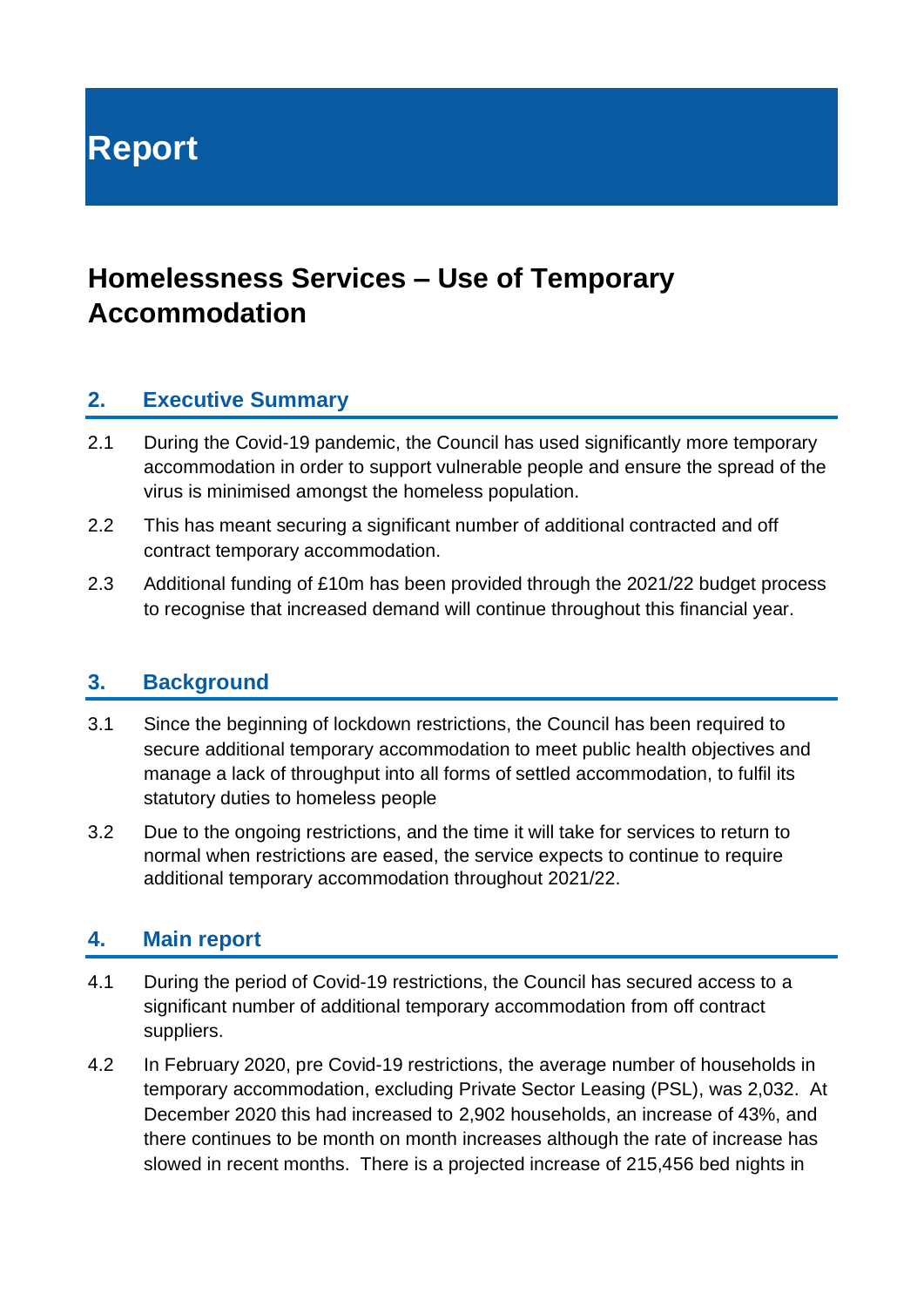bed and breakfast/ shared house and interim accommodation provision in 2020/21, compared with 2019/20, an increase of 58%.

- 4.3 The increase in temporary accommodation use is mainly a result of three factors: the provision of additional accommodation for those rough sleeping, the provision of temporary accommodation for people who may have no recourse to public funds and a lack of move on or settled accommodation.
- 4.4 When there is no longer a public health requirement to accommodate these people, the Council will need to decide how to manage these cases. A report on the Council's legal position was considered at the Housing, Homelessness and Fair Work Committee on 3 September 2020, with a further report highlighting the supports provided to date presented on 5 November 2020.
- 4.5 Full consideration of these options and the support that the Council will continue to provide will be progressed through the Council's adaptation and renewal programme, as agreed by committee.

# **5. Next Steps**

- 5.1 Homeless households will be prioritised for available social rented housing; supporting access to settled homes for vulnerable people and reduced costs to the Council. This will assist with managing the demand for temporary accommodation.
- 5.2 The Council will continue to liaise with civil servants to obtain the Scottish Governments position on the continued provision of support to people who may have no recourse to public funds.

### **6. Financial impact**

- 6.1 Through the 2020/21 budget process additional funding of £2m was provided to address recurring homelessness pressures prior to the Covid-19 pandemic. However, the impact of the pandemic has led to further increases with costs increasing by £10.1m during 2020/21, partly offset by £0.8m of Scottish Government funding for food support to vulnerable clients, resulting in a net additional cost of £9.3m.
- 6.2 Additional funding of £10m has been provided through the 2021/22 budget process to address this increased cost.
- 6.3 The increased requirement for temporary accommodation requires the service to use a wide range of non-contracted providers. The waivers listed in Appendix 1, totalling £16,149,640, are projected accommodation costs for 1 April 2021 to 31 March 2022. The net cost to the Council following receipt of associated housing benefit is £9,274,438 and can be contained within the overall budget for temporary accommodation.